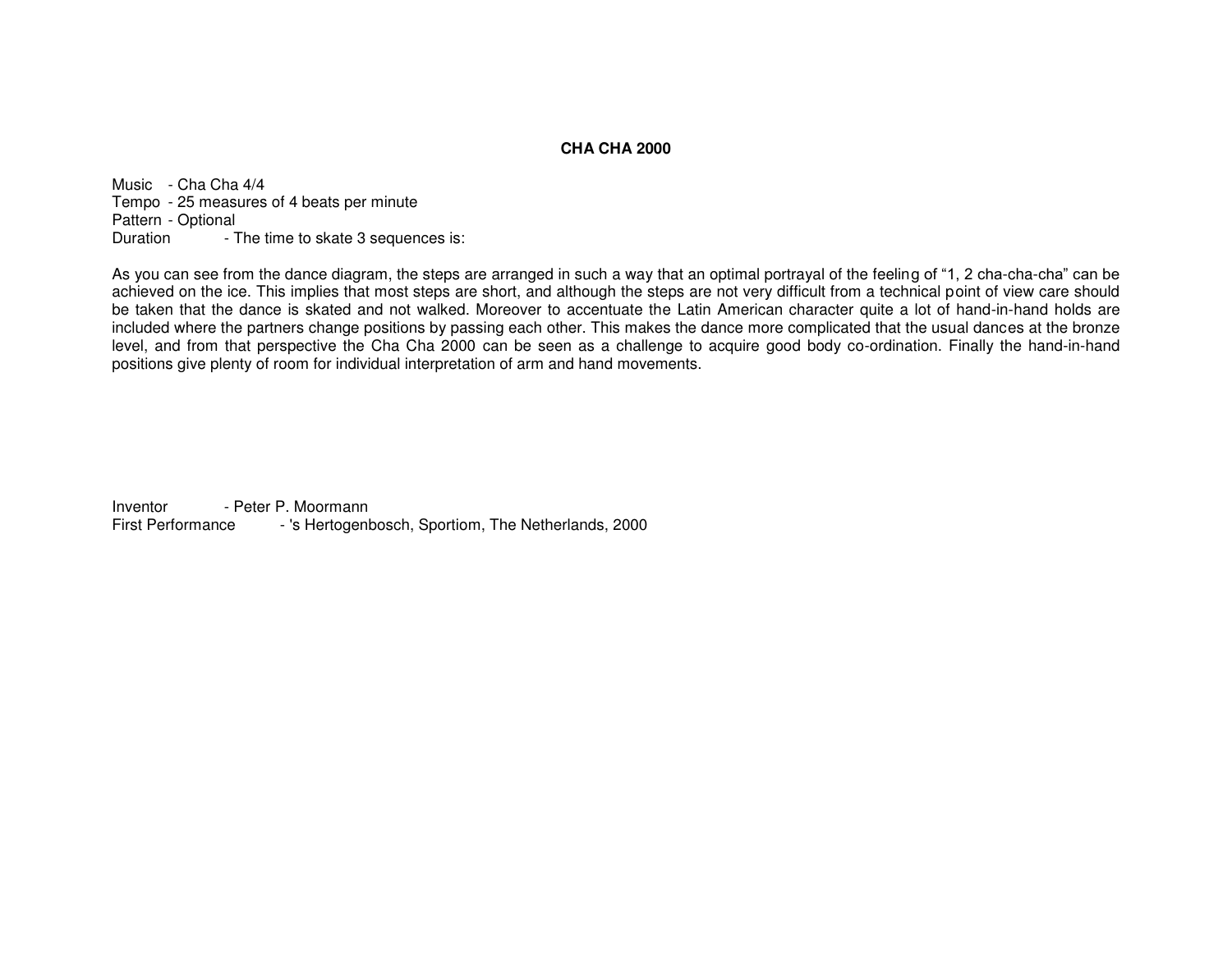## **Cha Cha 2000**

| <b>Positions</b>      | <b>Step</b>    | Man's               | beats of music | Lady's          | <b>Additional information</b>                                                                                                                                                                                                                                                                                                                                                                                                                                      |
|-----------------------|----------------|---------------------|----------------|-----------------|--------------------------------------------------------------------------------------------------------------------------------------------------------------------------------------------------------------------------------------------------------------------------------------------------------------------------------------------------------------------------------------------------------------------------------------------------------------------|
| Kilian                |                | <b>LFO</b>          |                | <b>LFO</b>      | The dance starts with a progressive on count 1 and 2, followed by a left<br>forward outside edge (step 3) where the free foot is kept slightly away                                                                                                                                                                                                                                                                                                                |
|                       | 2              | RFI-Pr              |                | RFI-Pr          |                                                                                                                                                                                                                                                                                                                                                                                                                                                                    |
|                       | 3              | <b>LFO</b>          | 2 (ChaChaCha)  | <b>LFO</b>      | from the skating foot on the first cha, brought back to the heel of the                                                                                                                                                                                                                                                                                                                                                                                            |
|                       |                |                     |                |                 | skating foot on the second cha, and stretched behind again on the third                                                                                                                                                                                                                                                                                                                                                                                            |
|                       |                |                     |                |                 | cha, so that a fully extended free leg position can be obtained.                                                                                                                                                                                                                                                                                                                                                                                                   |
|                       | 4a             | CR-RFO <sub>3</sub> | $2 + 2$        | <b>CR-RFO</b>   | On step 4 both partners make a cross roll where the right forward outside                                                                                                                                                                                                                                                                                                                                                                                          |
| Closed, or            | 4 <sub>b</sub> |                     | $\overline{2}$ | LFI-sICh        | edge is hold for two beats on the musical count of 1 and 2. On the first cha                                                                                                                                                                                                                                                                                                                                                                                       |
| Both hand-            |                |                     | Cha Cha Cha    |                 | the man makes an open RFO three turn, while the lady performs a slide                                                                                                                                                                                                                                                                                                                                                                                              |
| in-hand               |                |                     |                |                 | chassé. On the second cha both partners bring the free foot close to the                                                                                                                                                                                                                                                                                                                                                                                           |
|                       |                |                     |                |                 | skating foot, and on the third cha away from the skating foot (in which                                                                                                                                                                                                                                                                                                                                                                                            |
|                       |                |                     |                |                 | direction is optional).                                                                                                                                                                                                                                                                                                                                                                                                                                            |
|                       | 5              | <b>LBO</b>          |                | <b>RFO</b>      | After the three turn of the man both partners face each other in closed<br>position, and from step 5 on to step 19 a 'both hand-in-hand position' is<br>recommended. After the open Mohawk of the lady which is skated on<br>count 1 and 2, she keeps her free foot in front on the first cha of step 10<br>(LBI), close to the skating foot on the second cha, and again in front on<br>the third cha. The free foot positions of the man match those of the lady |
|                       | 6              | <b>XF-RBI</b>       |                | LFI-Pr          |                                                                                                                                                                                                                                                                                                                                                                                                                                                                    |
|                       | $\overline{7}$ | LBI-sITD-LBI        | 2 (ChaChaCha)  | RFI-sITD-RFI    |                                                                                                                                                                                                                                                                                                                                                                                                                                                                    |
|                       | 8              | <b>RBO</b>          |                | LFO-opMo        |                                                                                                                                                                                                                                                                                                                                                                                                                                                                    |
|                       | 9              | XF-LBI              |                | <b>RBO</b>      |                                                                                                                                                                                                                                                                                                                                                                                                                                                                    |
|                       | 10             | RFI                 | 2 (ChaChaCha)  | $L$ BI          |                                                                                                                                                                                                                                                                                                                                                                                                                                                                    |
|                       | 11             | <b>LFO</b>          |                | <b>RBO</b>      | while he is skating his RFI edge.                                                                                                                                                                                                                                                                                                                                                                                                                                  |
|                       | 12             | RFI-Pr              |                | <b>XF-LBI</b>   |                                                                                                                                                                                                                                                                                                                                                                                                                                                                    |
|                       | 13             | LFI-sITd-LFI        | 2 (ChaChaCha)  | RBI-sITD-RBI    |                                                                                                                                                                                                                                                                                                                                                                                                                                                                    |
|                       | 14             | <b>RFO</b>          |                | <b>LBO</b>      |                                                                                                                                                                                                                                                                                                                                                                                                                                                                    |
|                       | 15             | LFI-Pr              |                | $XF-RBI$        |                                                                                                                                                                                                                                                                                                                                                                                                                                                                    |
|                       | 16             | RFI-sITD-RFI        | 2 (ChaChaCha)  | LBI-sITD-LBI    |                                                                                                                                                                                                                                                                                                                                                                                                                                                                    |
|                       | 17             | <b>LFO</b>          |                | <b>RBO</b>      |                                                                                                                                                                                                                                                                                                                                                                                                                                                                    |
|                       | 18             | RFI-Pr              |                | <b>XF-LBI</b>   |                                                                                                                                                                                                                                                                                                                                                                                                                                                                    |
| One hand-<br>in-hand: | 19             | <b>LFI-flat</b>     | 2 (ChaChaCha)  | <b>RFI-flat</b> | Step 19 is a shallow forward inside edge where the man and lady skate on<br>opposite foot in a 'one hand-in hand position'. The free leg movement is                                                                                                                                                                                                                                                                                                               |
|                       |                |                     |                |                 |                                                                                                                                                                                                                                                                                                                                                                                                                                                                    |
| R Lady's              |                |                     |                |                 |                                                                                                                                                                                                                                                                                                                                                                                                                                                                    |
|                       |                |                     |                |                 |                                                                                                                                                                                                                                                                                                                                                                                                                                                                    |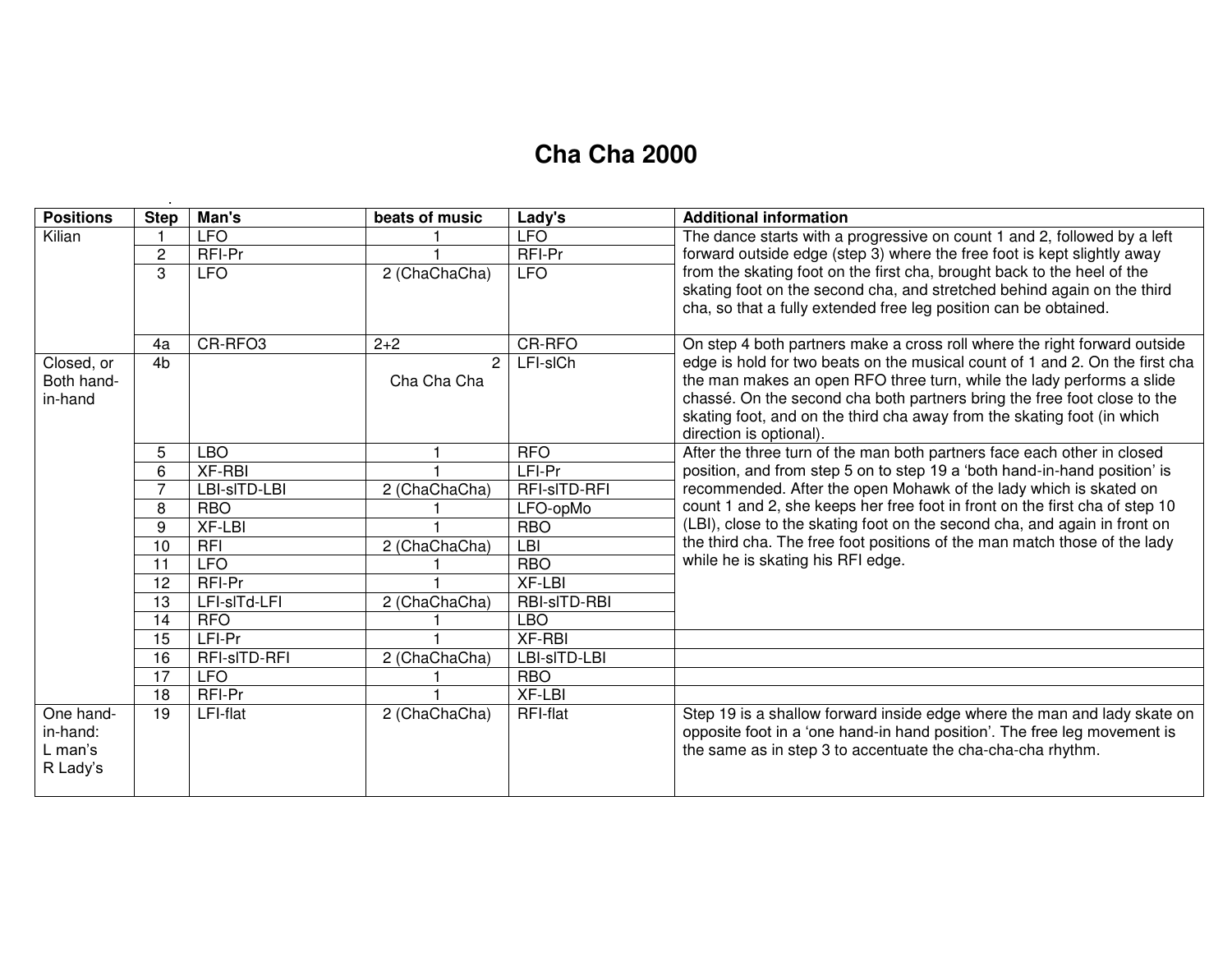| <b>Positions</b> | <b>Step</b>     | Man's                   | beats of music | Lady's                  | <b>Additional information</b>                                                   |
|------------------|-----------------|-------------------------|----------------|-------------------------|---------------------------------------------------------------------------------|
|                  | 20              | <b>RFO</b>              |                | <b>LFO</b>              | From step 19 up to 27b both partners perform the same steps, but still on       |
|                  | 21              | XB-LFI                  |                | <b>XB-RFI</b>           | opposite feet. In this section of the dance the lady passes in front of the     |
| Position         | 22              | smWS-RFI-sITD-RFI2      | ChaChaCha      | smWS-LFI-slTd-LFI       | man twice, whereby they cross each other's tracings as if they are skating      |
| change           | 23              | <b>LFO</b>              |                | <b>RFO</b>              | from one railroad track to the other. Care should be taken that they do not     |
| Lady's R in      |                 |                         |                |                         | separate too much from each other, otherwise the 'one hand-in-hand              |
| man's L          | 24              | <b>XB-RFI</b>           |                | XB-LFI                  | positions' cannot be resumed properly.                                          |
| Position         | 25              | smWS-LFI-slTd-LFI       | 2 (ChaChaCha)  | smWS-RFI-sITD-RFI       | lady passes in front of man                                                     |
| change           | 26              | RFO.                    |                | <b>LFO</b>              |                                                                                 |
| Lady's L in      | 27a             | CR-LFO                  |                | CR-RFO                  | After the slip step (27a) both man and lady bring both feet together, which     |
| man's R          |                 | R foot forward          | $2$ (Cha)      | L foot forward          | allows for a smooth transition to continue the dance on a LFI edge for both     |
|                  |                 | Slip Step               | (Cha)          | Slip Step               | partners in kilian hold (step 27b). The slip step (27a) is done on the first    |
|                  |                 | both feet together      |                | both feet together      | cha. On the second cha the feet are brought together, but the weight is         |
| Kilian           | 27 <sub>b</sub> | LFI (free leg in front) | (Cha)          | LFI (free leg in front) | already on the left foot for both partners, which facilitates the transition to |
|                  | 28              | <b>RFO</b>              |                | <b>RFO</b>              | the left forward inside edge (step 27b), where the free foot is kicked          |
|                  | 29              | LFI-Pr                  |                | LFI-Pr                  | forward on the third cha. The last steps of the dance are skated on a           |
|                  | 30              | RFI-sITD-RFI            | 2 (ChaChaCha)  | RFI-sITD-RFI            | semicircle and the insertion of a slight touch down in the middle of each       |
|                  | 31              | $LFO +$                 |                | $LFO +$                 | edge of 2 beats allows for a good expression of the cha-cha-cha feeling.        |
|                  |                 | very short RFI-Ch       |                | very short RFI-Ch       |                                                                                 |
|                  | 32              | back to LFO             |                | back to LFO             |                                                                                 |
|                  | 33              | XF-RFI-sITD-XF-RFI      | 2 (ChaChaCha)  | XF-RFI-sITD-XF-RFI      |                                                                                 |

**Pr**: progressive **slCh**: slide chasse **slTD**: slight touch down **smWS**: small wide step